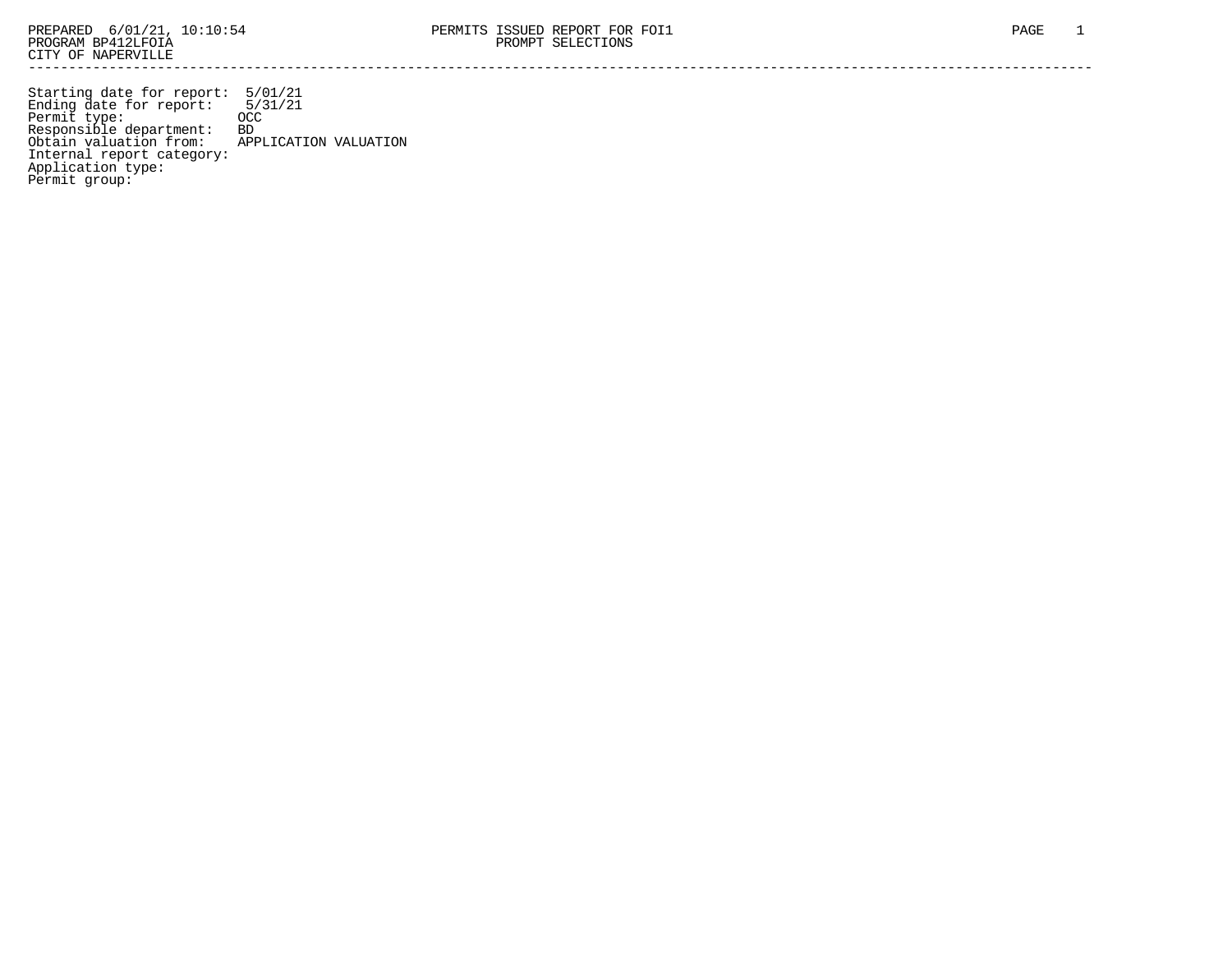## PREPARED 6/01/21, 10:10:54 PERMITS ISSUED REPORT<br>PROGRAM BP412LFOI1 PAGE 1 PROGRAM BP412LFOI1 5/01/21 THRU 5/31/21 CITY OF NAPERVILLE **Example 20** CITY OF NAPERVILLE PERMIT TYPE - OCC OCC INSPECT. PERMIT COM/RST OBTAINED VALUATION FROM APPLICATION VALUATION

| APPLICATION APPLICATION TYPE AND DESCRIPTION<br>DATE<br>VALUATION                                                                                                                                                                                                                                                                                                                                                                                            | Parcel Number<br>Alternate ID Code | ------<br>PROPERTY OWNER/<br>מיידי מיידיות<br>CONTRACTOR |
|--------------------------------------------------------------------------------------------------------------------------------------------------------------------------------------------------------------------------------------------------------------------------------------------------------------------------------------------------------------------------------------------------------------------------------------------------------------|------------------------------------|----------------------------------------------------------|
| 20-00002738 OCCI OCCUPANCY INSPECTION                                                                                                                                                                                                                                                                                                                                                                                                                        | 1112 E OGDEN AV                    |                                                          |
| $--------- 8/06/20$<br>Contractor #:                                                                                                                                                                                                                                                                                                                                                                                                                         |                                    |                                                          |
|                                                                                                                                                                                                                                                                                                                                                                                                                                                              |                                    |                                                          |
| 21-00001294 OCCI OCCUPANCY INSPECTION                                                                                                                                                                                                                                                                                                                                                                                                                        | 955 W 75TH ST                      |                                                          |
| $\frac{1}{2}$ -----------<br>Contractor #:                                                                                                                                                                                                                                                                                                                                                                                                                   |                                    |                                                          |
| STRUCTURE - 000 000 COIN CLOUD<br>PERMIT TYPE - OCC 00 OCC INSPECT. PERMIT COM/RST 5/03/21                                                                                                                                                                                                                                                                                                                                                                   | ISSUE DATE SUBCONTRACTOR(S)        |                                                          |
| 21-00001534 OCCI OCCUPANCY INSPECTION                                                                                                                                                                                                                                                                                                                                                                                                                        | 2835 AURORA AV 123                 |                                                          |
| ----------- 4/22/21<br>Contractor #:                                                                                                                                                                                                                                                                                                                                                                                                                         |                                    |                                                          |
| $\begin{tabular}{lllllll} \textbf{STRUCTURE} & $\color{red}000$ & $\color{red}000$ & $\color{red}SOLA$ & $\color{red}SLLON-LASER$ & $\color{red}VALLEY$ & & $\color{red}ISSUE$ & }\color{red}DATE & & $\color{red}SUBCONTRACTOR(S)$ & \\ & $\color{red}PERMIT$ & $\color{red}TYPEE$ & $\color{red}OCC$ & $\color{red}00$ & $\color{red}OCC$ & $\color{red}INSPECT$ & $\color{red}PERMIT$ & $\color{red}COM/RST$ & & $\color{red}5/12/21$ & \\ \end{tabular}$ |                                    |                                                          |
| 21-00001695 OCCI OCCUPANCY INSPECTION                                                                                                                                                                                                                                                                                                                                                                                                                        | 3340 LACROSSE LN 115               |                                                          |
| $--------- 4/28/21$<br>Contractor #:                                                                                                                                                                                                                                                                                                                                                                                                                         |                                    |                                                          |
| RUCTURE - 000 000 ATONED<br>PERMIT TYPE - OCC 00 OCC INSPECT. PERMIT COM/RST 5/05/21<br>STRUCTURE - 000 000 ATONED                                                                                                                                                                                                                                                                                                                                           | ISSUE DATE SUBCONTRACTOR(S)        |                                                          |
| 21-00001696 OCCI OCCUPANCY INSPECTION                                                                                                                                                                                                                                                                                                                                                                                                                        | 915 E OGDEN AV                     |                                                          |
| ----------- 4/28/21<br>Contractor #:                                                                                                                                                                                                                                                                                                                                                                                                                         |                                    |                                                          |
| STRUCTURE - 000 000 MAVIS TIRES AND BRAKES ______ _______ _____ ISSUE DATE SUBCONTRACTOR(S)<br>PERMIT TYPE - OCC 00 OCC INSPECT. PERMIT COM/RST 5/05/21                                                                                                                                                                                                                                                                                                      |                                    |                                                          |
| 21-00001838 OCCI OCCUPANCY INSPECTION                                                                                                                                                                                                                                                                                                                                                                                                                        | 3340 LACROSSE LN 111               |                                                          |
| $--------- 5/04/21$                                                                                                                                                                                                                                                                                                                                                                                                                                          |                                    |                                                          |

Contractor #: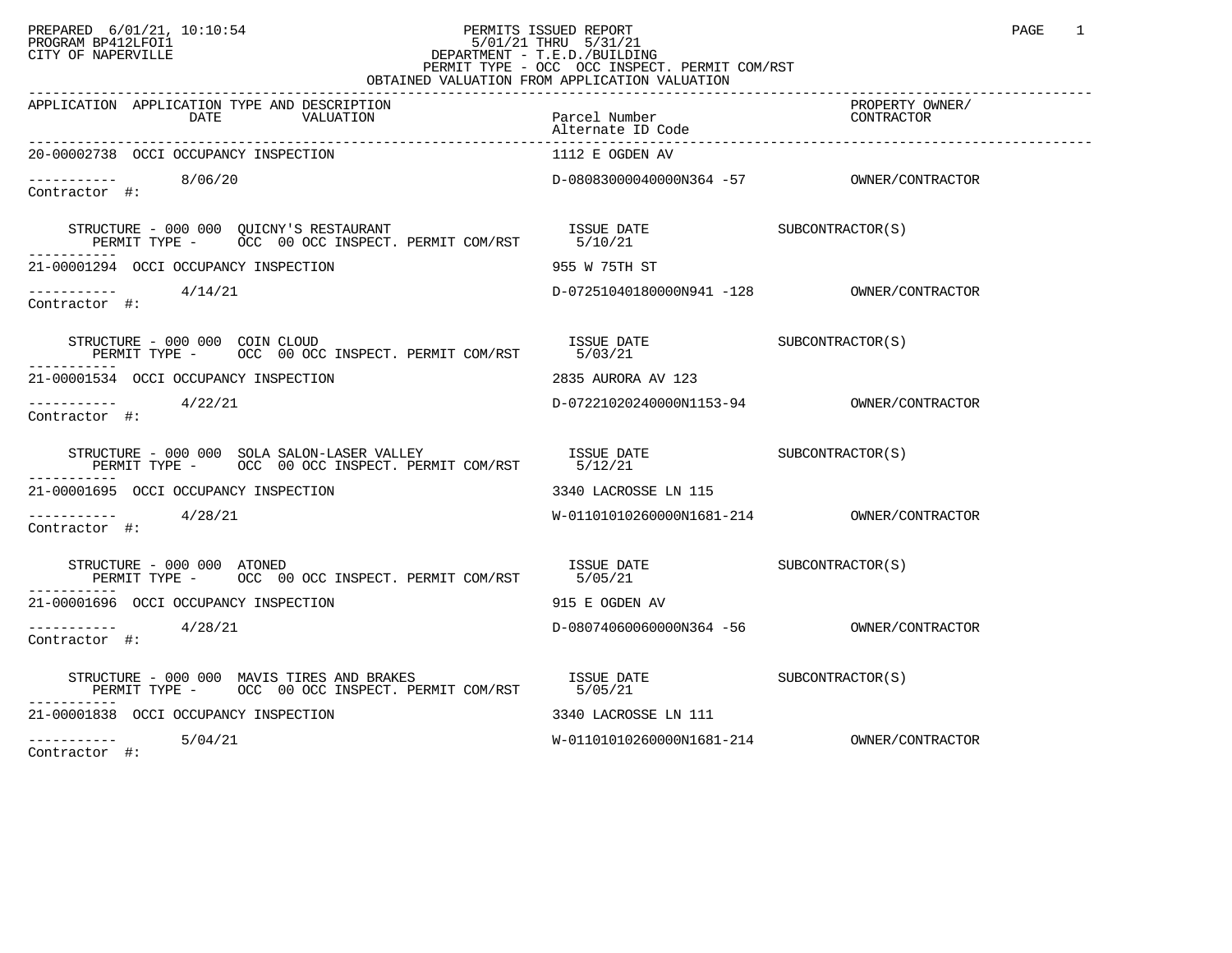## PREPARED 6/01/21, 10:10:54 PERMITS ISSUED REPORT PROGRAM BP412LFOI1 PAGE 2 PROGRAM BP412LFOI1 5/01/21 THRU 5/31/21 CITY OF NAPERVILLE **Example 20** CITY OF NAPERVILLE PERMIT TYPE - OCC OCC INSPECT. PERMIT COM/RST

| OBTAINED VALUATION FROM APPLICATION VALUATION                                                                                                                                                                                                                                                               |                                           |                               |  |  |
|-------------------------------------------------------------------------------------------------------------------------------------------------------------------------------------------------------------------------------------------------------------------------------------------------------------|-------------------------------------------|-------------------------------|--|--|
| APPLICATION APPLICATION TYPE AND DESCRIPTION<br>DATE<br>VALUATION                                                                                                                                                                                                                                           | Parcel Number<br>Alternate ID Code        | PROPERTY OWNER/<br>CONTRACTOR |  |  |
| 21-00001838 (CONTINUED)<br>-----------                                                                                                                                                                                                                                                                      |                                           |                               |  |  |
| $\begin{tabular}{lllllll} \bf STRUCTURE & = & 000 & 000 & \bf SHINE & \tt{HAIR} & \tt{STUDIO} & \tt{ISSUE & \tt{DATE} & \tt{SUBCONTRACTOR(S)} \\ \bf PERMIT & \tt{TYPE} & = & \tt{OCC} & \tt{00 ~OCC} & \tt{INSPECT.} & \tt{PERMIT} & \tt{COM/RST} & \tt{5/12/21} & \tt{SUSCONTRACTOR(S)} \\ \end{tabular}$ |                                           |                               |  |  |
| 21-00001863 OCCI OCCUPANCY INSPECTION                                                                                                                                                                                                                                                                       | 932 N WRIGHT ST 120                       |                               |  |  |
| $------ - - -$ 5/05/21<br>Contractor #:                                                                                                                                                                                                                                                                     |                                           |                               |  |  |
| $\begin{tabular}{lllllllllll} \texttt{STRUCTURE} & 000 000 & BRIONES COUNSELING SERVICE & \texttt{ISSUE} \texttt{DATE} & \texttt{SUE} & \texttt{SUBCONTRACTOR(S)} \\ \texttt{PERMIT TYPE} & & & & & & & & & & & & & & & & \\ \texttt{PERMIT TYPE} & & & & & & & & & & & & & \\ \end{tabular}$               |                                           |                               |  |  |
| 21-00001865 OCCI OCCUPANCY INSPECTION                                                                                                                                                                                                                                                                       | 2728 W 75TH ST 114                        |                               |  |  |
| ---------- 5/05/21<br>Contractor #:                                                                                                                                                                                                                                                                         |                                           |                               |  |  |
|                                                                                                                                                                                                                                                                                                             |                                           |                               |  |  |
| 21-00002038 OCCI OCCUPANCY INSPECTION                                                                                                                                                                                                                                                                       | 629 E OGDEN AV                            |                               |  |  |
| $------ 5/13/21$<br>Contractor #:                                                                                                                                                                                                                                                                           |                                           |                               |  |  |
|                                                                                                                                                                                                                                                                                                             |                                           |                               |  |  |
| 21-00002161 OCCI OCCUPANCY INSPECTION                                                                                                                                                                                                                                                                       | 1212 S NAPER BL 119                       |                               |  |  |
| $--------$ 5/19/21<br>Contractor #:                                                                                                                                                                                                                                                                         |                                           |                               |  |  |
| STRUCTURE - 000 000 THE UPS STORE<br>PERMIT TYPE - OCC 01 OCC INSPECT. PERMIT COM/RST 5/26/21                                                                                                                                                                                                               | ISSUE DATE SUBCONTRACTOR(S)               |                               |  |  |
| 21-00002171 OCCI OCCUPANCY INSPECTION                                                                                                                                                                                                                                                                       | 1952 MCDOWELL RD 100                      |                               |  |  |
| Contractor #:                                                                                                                                                                                                                                                                                               | D-07101080130000N1369-34 OWNER/CONTRACTOR |                               |  |  |
| STRUCTURE - 000 000 SECUREONE, INC<br>PERMIT TYPE - OCC 00 OCC INSPECT. PERMIT COM/RST 5/28/21                                                                                                                                                                                                              | ISSUE DATE SUBCONTRACTOR(S)               |                               |  |  |